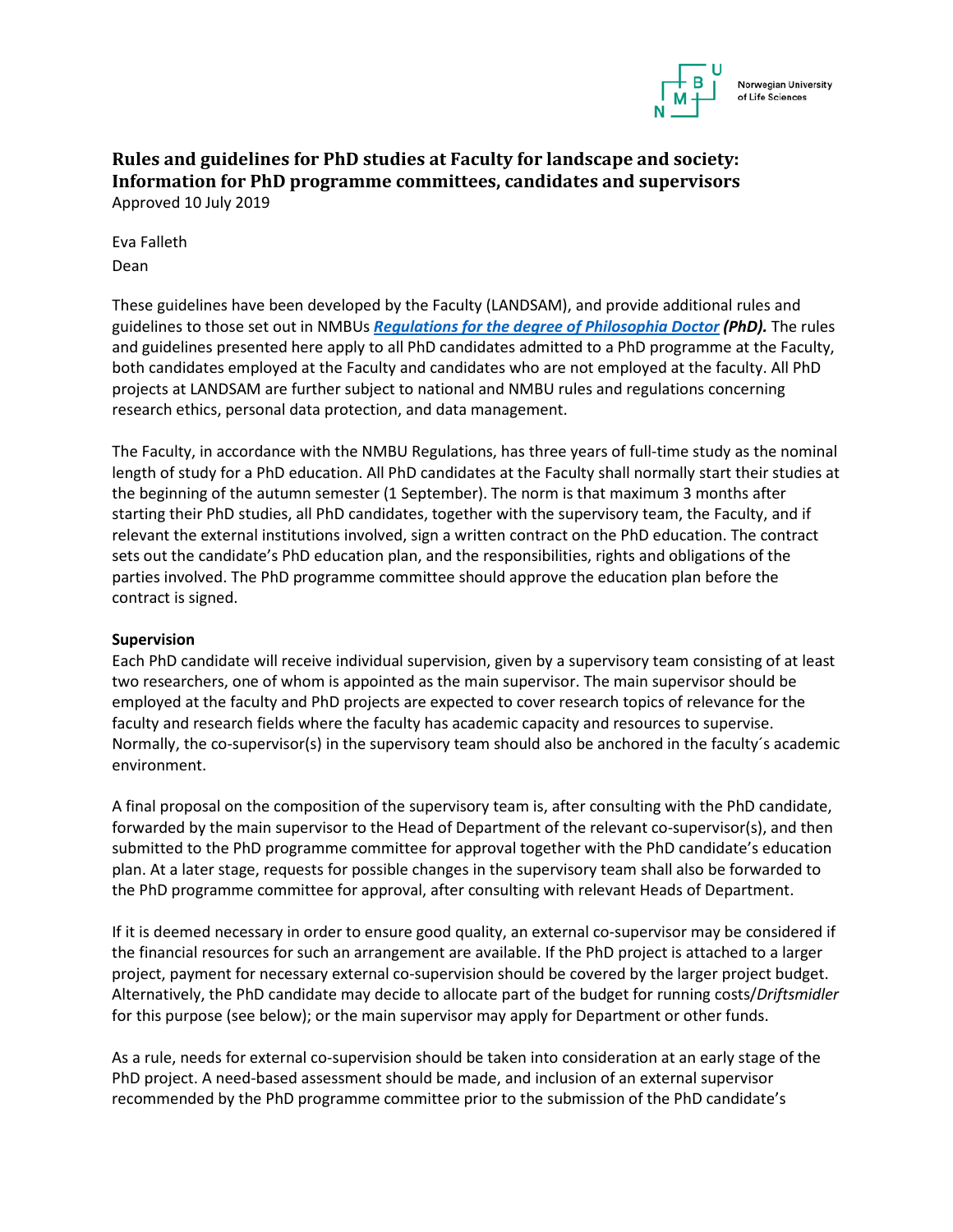education plan, so that inclusion of an external supervisor is both approved and budgeted prior to the approval of the PhD education plan.

### **PhD seminars**

The education plan of all PhD candidates at LANDSAM shall include three seminars: Introductory seminar, Midway assessment seminar, and a Final seminar. For each seminar, one or two discussants/opponents/evaluators are assigned to provide comments and advice on the work presented, and to give a brief assessment of the work plan and progress of the candidate. The Introductory seminar can rely on internal discussants only (i.e. discussants employed at LANDSAM). For the Midway seminar, the supervisory team should invite an external discussant; the supervisory team can in addition invite an internal discussant. After the public part of the Midway seminar, the supervisors and the discussant(s) go through NMBUs evaluation form together with the candidate in a separate meeting. For the Final seminar, the supervisory team, in consultation with the PhD candidate, decides upon the most suitable format for the seminar: one or two discussants; internal or external discussants.

External discussants receive a payment of NOK 3.500 (incl. taxes), while travel expenses up to maximum NOK 5000 can be covered by LANDSAM budget if longer-distance travel for academic reasons is considered necessary by the supervisory team. However, the Faculty takes climate challenges seriously and encourages low-emission solutions, requesting the supervisory team in these cases to consider if seminars with external discussants can be arranged as Skype meetings.

Scholars who have served as external discussants at Midway or Final seminars will normally not be appointed as opponents and members of the evaluation committee for the PhD defence.

### **For PhD candidates employed at LANDSAM**

The faculty appoints a PhD candidate who has been granted a PhD fellowship in a 100% position for three years. The overall aim of these positions is to make it possible for the candidate to complete a research education and submit a defendable thesis within the given three-year period. There is no duty work attached to the positions.

All PhD candidates employed at LANDSAM get access to basic IT equipment, including a standard PC, and services in agreement with regulations at NMBU and LANDSAMs policy. [1](#page-1-0) Employed PhD candidates appointed after 2018 will further receive NOK 32 000 per year for three years as *driftsmidler* to cover running expenses related to the PhD studies, totaling NOK 96 000. This money will be set aside on an account at the faculty.

### **For candidates without an employment contract at LANDSAM**

For candidates without an employment contract with the faculty, the faculty will not cover basic IT equipment nor *Drifstmidler*. These, as well as costs for necessary travel insurances, especially in connection with fieldwork outside the EU/EØS area, should be included in the candidate's own budget for the PhD studies. The amount and access to funds to cover running expenses should be detailed in the PhD agreement. There will also be an agreement including desk fee based on the university policy. This agreement will be between the faculty and the employer, affiliated university, etc. The annual desk fee in 2019 is kr. 100 000.

<span id="page-1-0"></span><sup>&</sup>lt;sup>1</sup> Joint regulations for NMBU are being developed.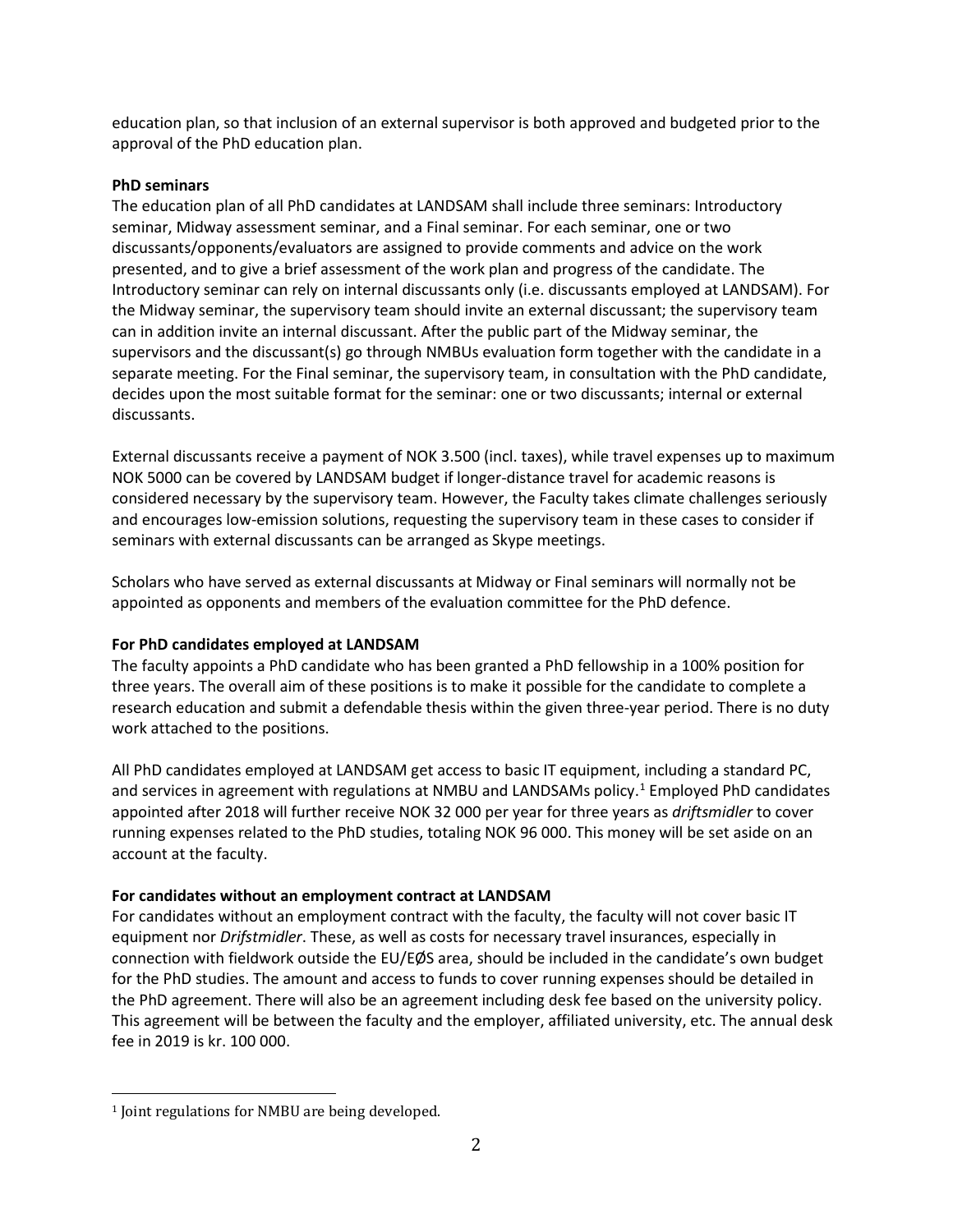PhD candidates without an employment contract with LANDSAM will receive access to NMBU's IT- and Library services and buildings if needed. This is regulated through a separate agreement, which will be completed and signed before study start and is valid until the defense is completed.

### *Driftsmidler* (All candidates)

*Driftsmidler* are funds that can be used to complete the doctoral project. Typically, the *driftsmidler* are used to cover expenses connected to conference participation, computer programmes, course participation (outside NMBU), equipment, books, field and survey work, publication fees, language editing (beyond 5000 NOK), copies of the dissertation (beyond 16 copies) and so on.<sup>[2](#page-2-0)</sup> On the candidate's initiative, these funds can also be used to pay for external supervision (see above).

### **Language editing** (All candidates)

The faculty supports each candidate with a maximum of 5000 for language editing of the thesis and translation of the summary. If more funds are needed for this purpose, these should be set aside in the candidates own budget.

# **Printing of the thesis** (All candidates)

The faculty pays for (max) 16 printed copies of the dissertation for all PhD candidates (that is, 6 legal deposit, 2 for institutional archive, 3 for committee members, 1 for chair of committee, 2-3 for supervisors, 1 for candidate) for all PhD candidates. Additional copies for distribution need to be paid by the candidate/project.

# **PhD defence – opponents and cost coverage** (All candidates)

In line with the ambition to promote environmentally responsible practices, the Faculty recommends that opponents if possible are found within reasonable travel distance, e.g. Northern Europe, making low-emission travels possible. An opponent's participation in the defence through a professional skypearrangement should be considered as an alternative to long-distance travels, if opponents for academic reasons need to be brought in from afar. An absolute precondition for Skype arrangement is professional arrangements at NMBU and the affiliated institution for the opponent, ensuring that the PhD candidate remains at the centre of the event.

The faculty covers a dinner for the (present) evaluation committee members the day before the defence, hosted by the internal member of the committee (cost coverage according to State regulations), and a lunch at Campus on the day of the defence for both opponents and supervisors. Remuneration, travel expenses and per diem for the committee, flowers and refreshments during the scheduled break, and refreshments/cake and drinks at the reception afterwards are also covered by the faculty.

### **Extra work for the faculty/department by candidates employed at LANDSAM**

The Faculty's policy is that the three-year period of a PhD education implies full-time work towards completing the project with the submission of a high-quality thesis.

If the candidate during the PhD-employment period gives a lecture or seminar directly related to the dissertation theme, or assumes responsibility for academic events closely related to the PhD topic, alternatively take on elected positions in boards and committees at NMBU, tasks which in total imply time use amounting to less than two weeks of time for the whole 3-year PhD period, these can be

<span id="page-2-0"></span> <sup>2</sup> For more comprehensive information see *[driftsmidler](http://intern.nmbu.no/1/artikkel/funds-to-cover-running-expenses-for-phd-candidates-at-landsam)*